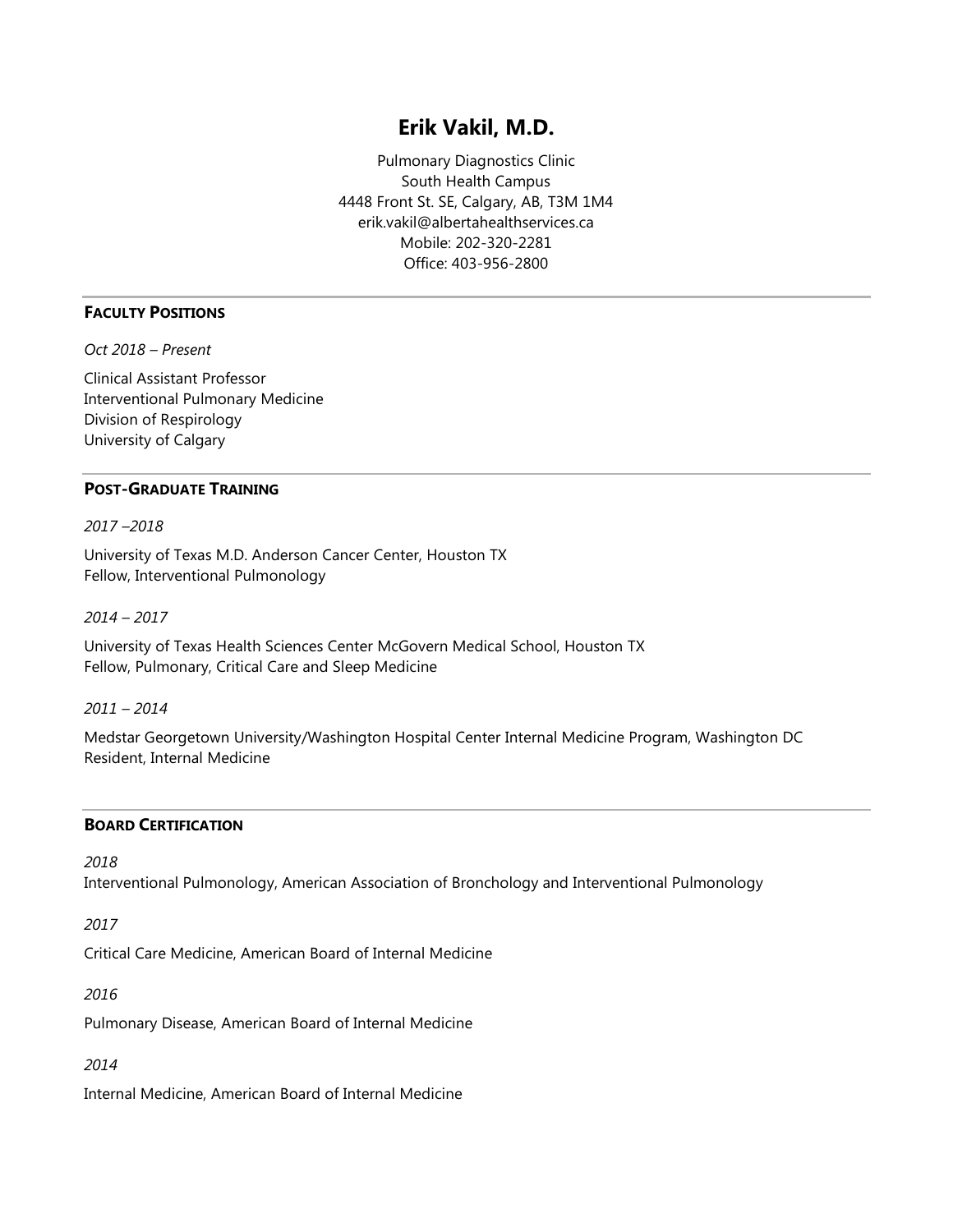#### **MEDICAL SCHOOL AND UNDERGRADUATE TRAINING**

*2007 – 2011*

Royal College of Surgeons in Ireland, Dublin Ireland MB BCh, graduation with honors

*2003-2005*

Dalhousie University, Halifax Canada BSc Biochemistry and Molecular Biology, graduation with honors

#### **PEER REVIEWED PUBLICATIONS**

Sheshadri A, Karimipour M, Vakil E, Bashoura L, Godoy M, Arain MH, Evans SE, Dickey BF, Ost DE, Chemaly RF, Faiz SA. Refinement of estimates of mortality risk using the Radiologic Severity Index in hematologic malignancy patients with respiratory syncytial virus infection. *Transplant Infectious Diseases.* 2019 May 13 [Epub ahead of print].

PMID: 31081570

Sabath B, Muhammad H, Balagani A, Ost D, Vakil E, Ahmed T, Vial M, Grosu H. Secondary Spontaneous Pneumothorax in Patients with Sarcoma Treated with Pazopanib, a Case Control Study. *BMC Cancer.*  2018;18(1):937. PMID: 30285733

Vakil E, Sheshadri A, Faiz SA, Shah, DP, Zhu Y, Li L, Kmeid J, Azzi J, Balagani A, Bashoura L, Ariza-Heredia E, Chemaly R. Risk factors for mortality after respiratory syncytial virus lower respiratory tract infection in adults with hematologic malignancies. *Transplant Infectious Disease.* 2018;20(6)e12994 PMID: 30285733

Grosu H, Kazzaz F, Vakil E, Molina S, Ost D. Sensitivity of Initial Thoracentesis for Malignant Pleural Effusion Stratified by Tumor Type in Patients with Strong Evidence of Metastatic Disease. *Respiration.* 2018;96(4):363-369. PMID: 30016797

Vakil E, Sabath B, Vaporciyan A, Casal R. Broncho-cutaneous fistula localized with methylene blue and treated with endobronchial valves. *Annals of the American Thoracic Society.* 2018;15(8):992-994. PMID: 30067094

Casal RF, Walsh G, McArthur M, Hill L, Landaeta MF, Armas AJ, Ong P, Debiane L, Vakil E, Adachi R, Grosu HB, Jimenez CA, Ost D, Eapen EA. Bronchoscopic Laser Interstitial Thermal Therapy (BLITT): An Experimental Study in Normal Porcine Lung Parenchyma. *Journal of Bronchology and Interventional Pulmonology.* 2018;25(4):322. PMID: 29771774

Vakil E, Ost D, Vial MR, Stewart J, Sarkiss MG, Morice RC, Casal RF, Eapen GA, Grosu HB. Nonspecific Pleuritis in Patients with Active Malignancy. *Respirology.* 2017;23(2):213-219. PMID: 29024191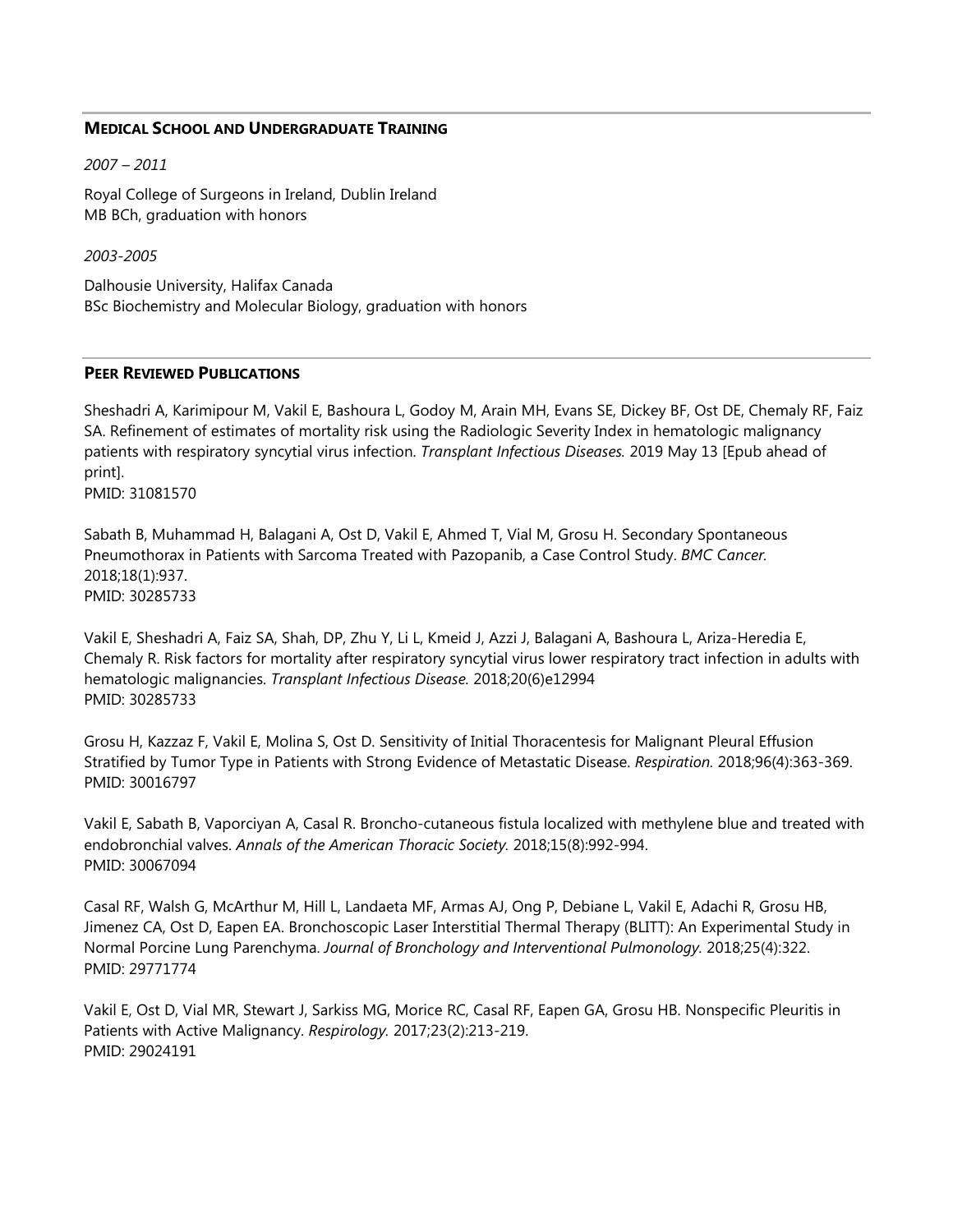Vakil E, Sarkiss MG, Ost D, Vial MR, Casal RF, Eapen GA, Grosu HB. Safety of Monitored Anesthesia Care for Pleuroscopy. *Respiration.* 2018;23(2):213-219. PMID: 28918427

Grosu HB, Vial MR, Vakil E, Casal RF, Eapen GA, Morice RC, Stewart J, Sarkiss MG, Ost D. Pleural Touch Preparations and Direct Visualization of the Pleura During Medical Thoracoscopy for the Diagnosis of Malignancy. *Annals of the American Thoracic Society*. 2017;14(8):1326-1331. PMID: 28406718

Vial MR, Eapen GA, Casal RF, Sarkiss MG, Ost D, Vakil E, Grosu H. Combined Pleuroscopy and Endobronchial Ultrasound for Diagnosis and Staging of Suspected Lung Cancer. *Respiratory Medicine Case Reports.* 2017;2(23):49- 51.

PMID: 29276672

Sagar A, Vakil E, Jimenez C, Mathew R. Pulmonary Embolism Caused by Thrombin-Based Hemostatic Matrix. *BMJ Case Reports*. 2017;Dec. 7. PMID 29222215

Vakil E, Faiz SA, Iliescu C, Balachandran DD, Ong P, Debiane L, Mehran R. Managing Post-Pneumonectomy Tension Hydrothorax. *Annals of the American Thoracic Society.* 2017;14(6):1031-1035. PMID: 28570153

Hebsur S, Vakil E, Oetgen W, Kumar P, Lazarous, D. Influenza and Coronary Heart Disease: Exploring a Clinical Association with Myocardial Infarction and Analyzing the Utility of Vaccination in Prevention of Myocardial Infarction. *Reviews in Cardiovascular Medicine.* 2014;15(2):168-75. PMID: 25051134

## **MANUSCRIPTS IN PROCESS**

Sheshadri A, Karimipour M, Vakil E, Bashoura L, Godoy M, Ost D, Chemaly R, Faiz S. Refinement of Estimates of Mortality Risk Using the Radiologic Sensitivity Index in Hematologic Malignancy Patients with Respiratory Syncytial Virus Infection.

## **BOOK CHAPTERS AND INVITED REVIEWS**

Vakil E, Jimenez CA, Faiz, SA. Pleural Effusions in Hematologic Malignancies and Their Management with Indwelling Pleural Catheters. *Current Opinion in Pulmonary Medicine.* 2018;24(4):384-391. PMID 29629920

Vakil E, Evans S. Viral Pneumonia in Patients with Hematologic Malignancy or Hematopoietic Stem Cell Transplant. *Clinics in Chest Medicine.* 2016;38(1):97-111. PMID: 28159165

Vakil E. (2016) Hemoptysis and Lung Cancer. In: Toy E, Patlan J. (Eds) *Case Files: Internal Medicine, 5th Edition*. McGraw-Hill Education. ISBN-13: 978-0071843355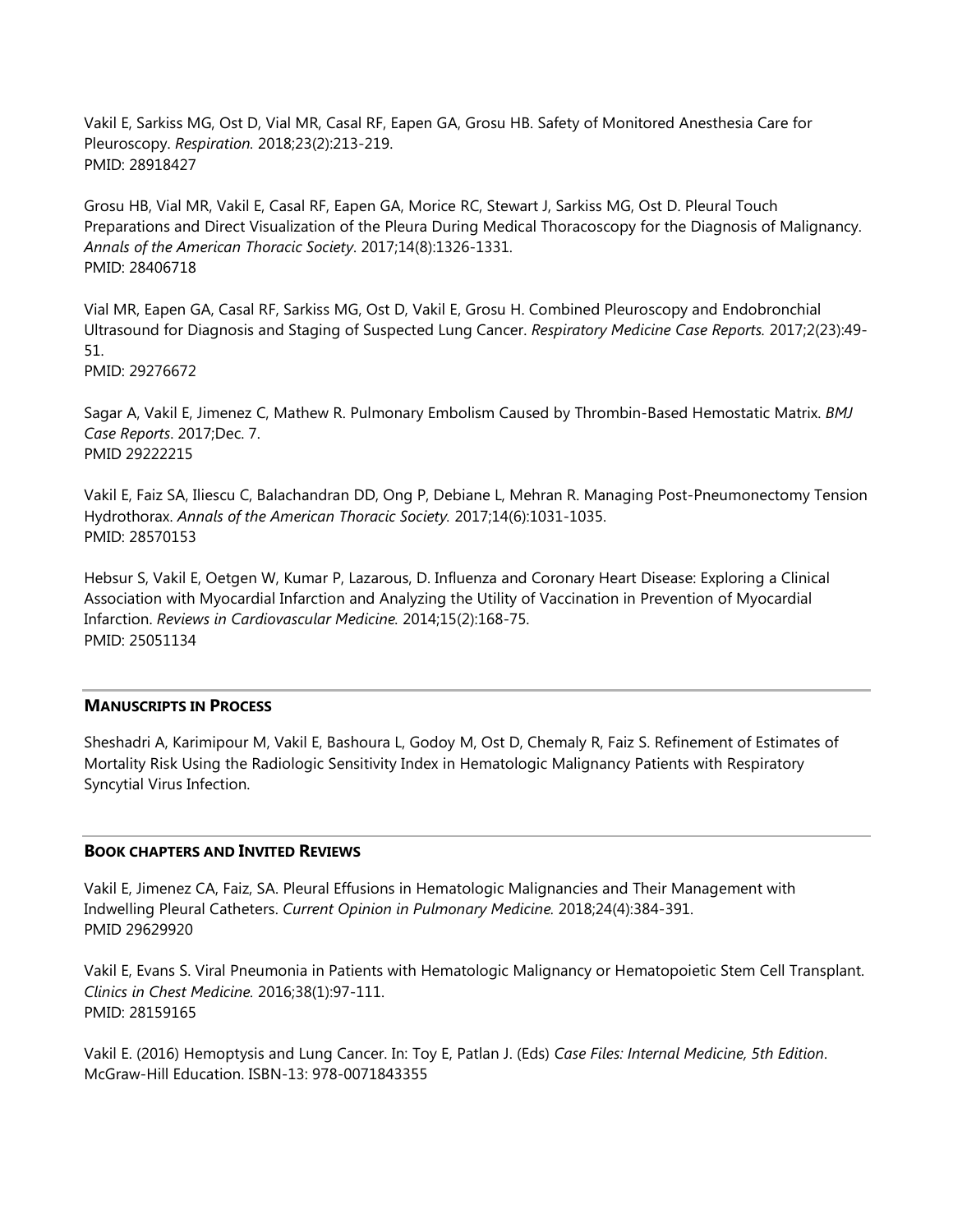Vakil E, Zabiegaj-Zwick C, van As SAB. (2011) AIDS and Trauma. In: Dumais, N. (Ed) *HIV and AIDS - Updates on Biology, Immunology, Epidemiology and Treatment Strategies*. InTech. ISBN: 978-953-307-665-2

Vakil E, Tefferi A. BCR-ABL1—Negative Myeloproliferative Neoplasms: A Review of Molecular Biology, Diagnosis, and Treatment. *Clinical Lymphoma Myeloma and Leukemia*. 2011;1(1):S37-S45. PMID: 22035746

## **ABSTRACTS**

Vakil E, Jackson NM, Sainz-Zuniga PV, Molina S, Martinez-Zayas G, Cantor SB, Ost DE. Cost-effectiveness of computed tomography-guided transthoracic biopsy and diagnostic bronchoscopy with and without rapid onsite evaluation for suspected lung cancer. *American College of Chest Physicians CHEST Annual Meeting, New Orleans. October 2019*

Vakil E, Jackson NM, Sainz-Zuniga PV, Molina S, Martinez-Zayas G, Cantor SB, Ost DE. Cost-complication analysis of peripheral bronchoscopy with radial endobronchial ultrasound compared with CT-guided transthoracic biopsy. *American College of Chest Physicians CHEST Annual Meeting, New Orleans. October 2019*

Sheshadri A, Karimipour M, Vakil E, Bashoura L, Godoy M, Ost D, Chemaly R, Faiz S. Refinement of Estimates of Mortality Risk Using the Radiologic Sensitivity Index in Hematologic Malignancy Patients with Respiratory Syncytial Virus Infection. *American Thoracic Society, Dallas TX, May 2019*

Gan Q, Roy-Chowdhuri S, Mehrotra M, Vakil E, Stewart J, Eapen G, Caraway N. Adequacy of EBUS-TBNA Specimens for Mutational Analysis in Metastatic Non-Small Cell Lung Cancer. *European Congress of Cytology, Madrid, Spain, June 2018*

Gan Q, Vakil E, Stewart J, Eapen G, Caraway, N. Cytologic Evaluation of PET-CT Positive Lymph Nodes in Endobronchial Ultrasound-guided Transbronchial Needle Aspiration (EBUS-TBNA): Experience of a Large Cancer Center. *The United States and Canadian Academy of Pathology Annual Meeting, Vancouver BC. March 2018*

Vakil E, Boka K. Is Prone Positioning Effective For Atelectasis In Non-ARDS Patients? *American College of Chest Physicians CHEST Annual Meeting, Los Angeles CA. October 2016*

Sagar AE, Vakil E, Mathew R. Pulmonary Embolism Caused by Thrombin Based Hemostatic Matrix. *American College of Chest Physicians CHEST Annual Meeting, Los Angeles CA. October 2016*

Vakil E, Faiz S, Shah D, Kmeid J, El Chaer R, Bashoura L, Ariza-Heredia E, Chemaly R. Evaluation of Bronchoscopy and Radiographic Imaging in Respiratory Syncytial Virus Infection in Hematologic Malignancy and Hematopoietic Stem Cell Transplant Patients. *American Thoracic Society International Conference, San Francisco CA. May 2016*

Aly O, Vakil E, Kousha M, Lamare G, Shorr A, Chan C. Frequency of Contrast Induced Nephropathy in Patients Who Undergo Computed Tomography Pulmonary Angiography for Pulmonary Embolism. *American College of Chest Physicians CHEST Annual Meeting, Austin. October 2014*

Szalwinski B, Lamare G, Vakil E, Kousha M, Aly O. Appropriate Use of Renal Replacement Therapy. *American Thoracic Society International Conference, San Diego CA. May 2014*